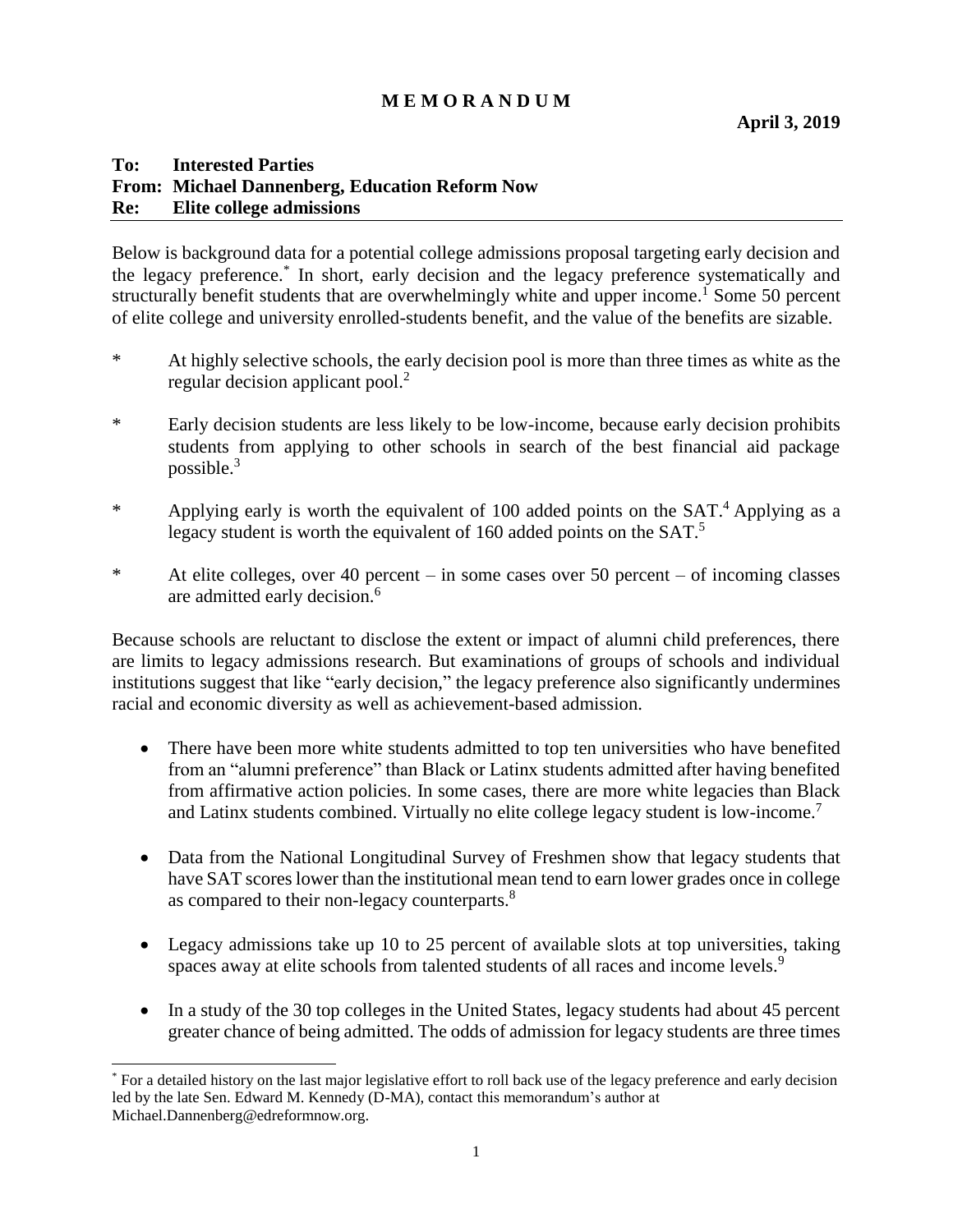that of their counterparts.<sup>10</sup>

# **I. Early Decision/Early Action**

There are two types of early admission options. Under the early decision (ED) system, in November of their senior yearstudents make a *binding* decision as to where they will attend college if accepted. As matter of policy, therefore, students who are accepted early decision may not apply to other schools in search of a better financial aid package.

Under the early action (EA) system, however, between October and November of their senior year students submit a *non-binding* application to a preferred school, receive an answer by mid-December, and are free to apply to other schools in the spring. Institutions differ in whether they will allow students to apply early action to more than one school.

# *How Diverse?*

A 2011 Columbia University study found that overwhelmingly "those who enroll through early deadlines tend to be white, with higher family incomes and parents with greater levels of education."<sup>11</sup> Early applicants admitted to Georgetown University's Class of 2022 were 67 percent white, 10 Black, 15 percent Asian, and 11 percent Hispanic/Latinx.<sup>12</sup>

Only 3 percent of students in highly selective schools in the United States come from families in the bottom quartile of income, while 72 percent of students at highly selective schools come from families in the top income quartile.<sup>13</sup> Low-income students are less likely to apply early decision. Among high-achieving students, 29 percent of students from families with incomes over \$250,000 applied early decision, and less than 16 percent of students from families with incomes under \$50,000 applied early.<sup>14</sup>

# *How Much of an Advantage?*

Applying early decision is worth the equivalent of 100 extra points on the SAT.<sup>15</sup> Admission officers from a variety of schools routinely tell students applying early improves their chances of acceptance, according to the National Association of College Admission Counselors (NACAC).

# *How Widespread?*

Approximately 450 schools offer early decision, early action or both.<sup>16</sup> That's up from about 100 in the 1990s. At the most elite colleges, over 40 percent—and in some cases over 50 percent—of an incoming class is admitted early decision.<sup>17</sup> For example, in recent years, Vanderbilt, the University of Pennsylvania, and Northwestern all filled some 55 percent of their incoming classes with early decision applicants.<sup>18</sup> According to NACAC's 2016 Admission Trends Survey, almost half of highly selective schools (those that turn down more than half of applicants) participating in the survey offered early decision as an application option. Private colleges were more likely to offer early decision than public universities. Thirty percent of private colleges offered the option compared to only five percent of public universities. While only 6 percent of the applicant pool in Fall 2016 were early decision applicants, colleges that had the early decision option admitted 60 percent of these students compared to just 48 percent of all other applicants. Similarly, colleges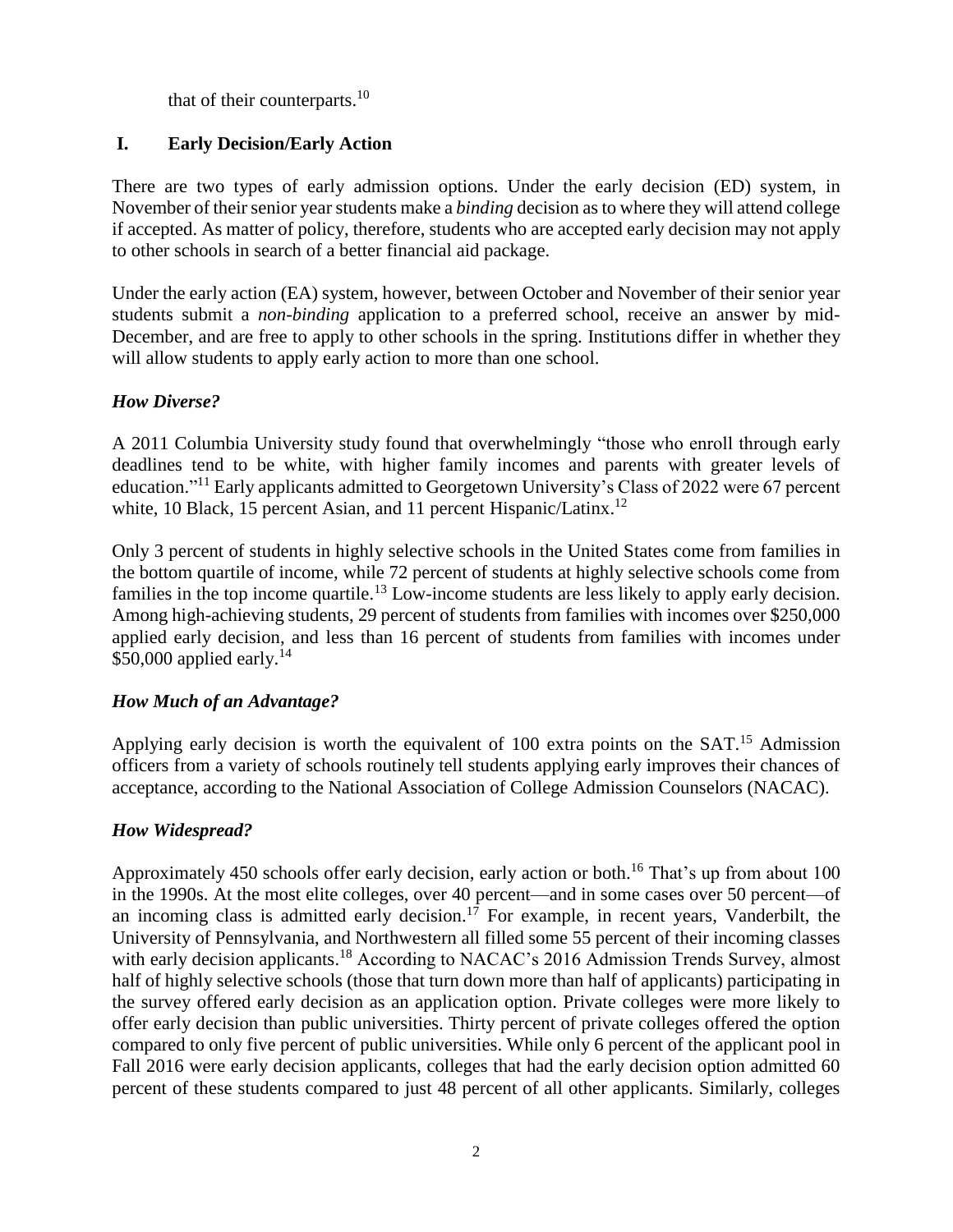that had early action options accepted 71 percent of students in the early action applicant pool versus 65 percent from the overall applicant pool.<sup>19</sup>

Early decision's and early action's popularity continues to grow. Early decision applications have increased by 5 percent from Fall 2015 to Fall 2016, while early action applications increased by 15 percent in the same time frame.<sup>20</sup> There are students who apply early because the targeted school is their true first choice. However, according to a review from the Washington on 2015 admissions survey data, students apply early because they know there is a better chance of being accepted early.<sup>21</sup>

Sample *non-binding* Early Action Schools Sample *binding* Early Decision Schools

| <b>U</b> Maryland      | <b>NYU</b>      |
|------------------------|-----------------|
| Harvard                | <b>U PENN</b>   |
| MIT                    | <b>Brown</b>    |
| <b>Boston College</b>  | Amherst         |
| <b>U</b> New Hampshire | Dartmouth       |
| Georgetown             | Assumption      |
| Howard                 | Rice            |
| Princeton              | Columbia        |
| <b>UVA</b>             | Cornell         |
|                        | Carnegie Mellon |

Vanderbilt University's Class of 2022 had an early decision admission rate of 21 percent, while the regular admissions pool had an admission rate of 7 percent—2,199 regular admission students were admitted from a pool of 30,146 applicants.<sup>22</sup> Across the Ivy League for the Class of 2020, the regular decision admission rate was 6.8 percent. The early decision rate was 20.3 percent – almost three times as high. At Harvard the rates were 3.3 percent for regular admission and 14.9 percent for early action. Harvard and the University of Virginia eliminated early decision in 2006, but reinstated a variation years later after competitors failed to do the same.

According to the Directors of Admission at Amherst, UNC, Yale, and Stanford as well as NACAC, there is a direct correlation between yield incentives, financial need, and early decision. None of the institutions, however, would make aggregate financial data available.

Of note: recently, the U.S. Justice Department began investigating some colleges' early decision admissions policies and their possible violation of antitrust laws. It appears institutions may have agreements with each other or share information about accepted applicants.<sup>23</sup>

# **II. Legacy Preferences**

#### *How Diverse?*

More white students are admitted to top ten universities under an alumni preference bonus than the total number of Black and Latinx students admitted under affirmative action policies.<sup>24</sup> In 2017, a former Princeton admissions officer acknowledged that the legacy preference is "one deliberate and robust admissions policy used in many college that in effect constitutes white affirmative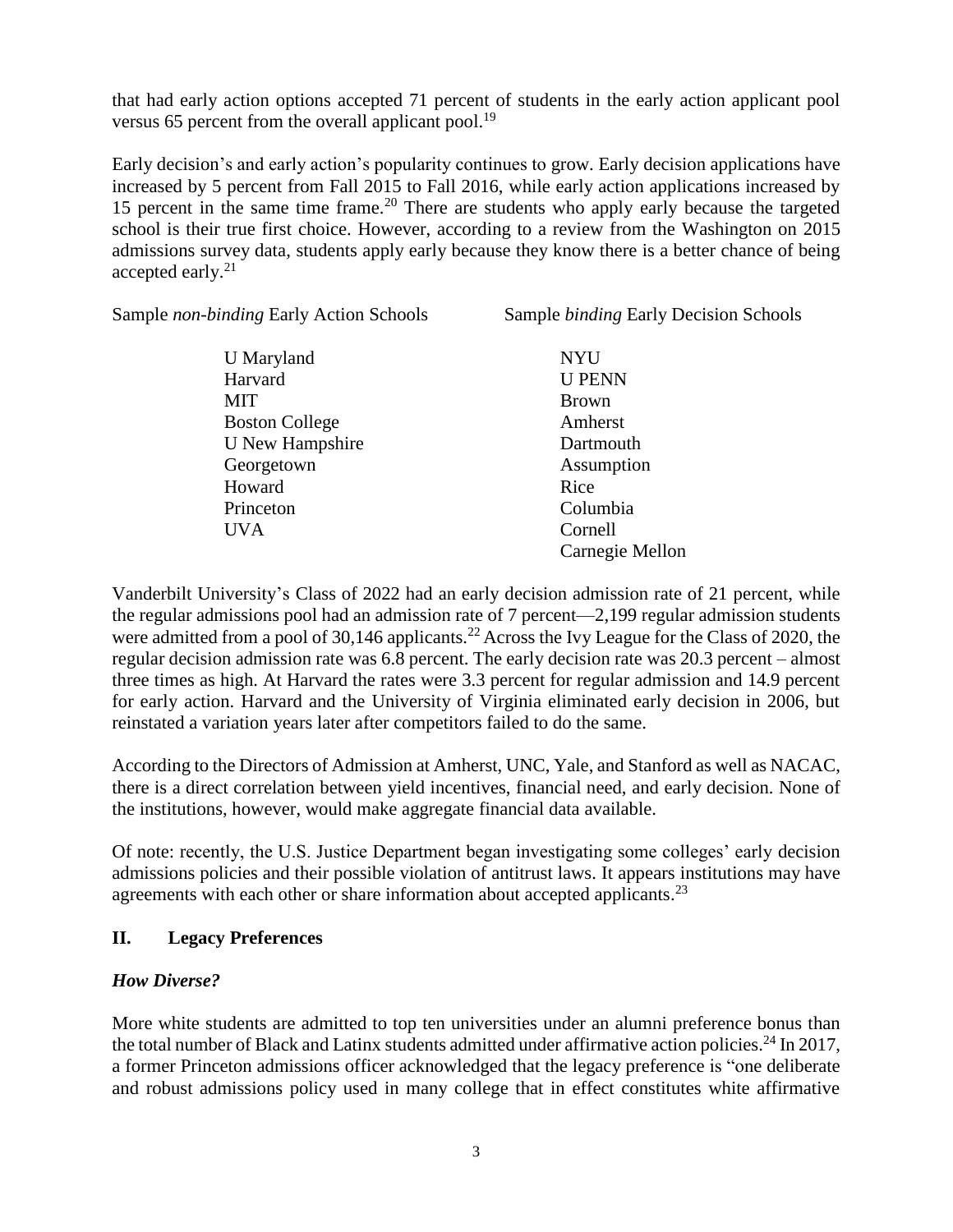action."<sup>25</sup> By definition, zero students benefiting from an alumni preference are first-generation college applicants. Virtually no legacy student attending an elite institution is low-income. 26

Although, the number of students of color enrolled at elite schools has grown in recent years, legacies remain overwhelmingly white. At Georgetown University, the 2017 admission cycle admitted 30 percent of legacy student applicants in comparison to 15 percent of all applicants.<sup>27</sup> The Dean of Undergraduate Admissions claims the legacy pool is similar to the overall pool of all students admitted to Georgetown, which is 12 percent Black, 19 percent Asian and 16 percent Latino, but that's a broad and very favorable generality based on the most recent cohort of alumni. 28

The Class of 2021 at University of Pennsylvania breaks down as follows:<sup>29</sup>

| 3,757       |
|-------------|
| $16\%^{30}$ |
| 36%         |
| 64%         |
| 16%         |
| 12%         |
| 48%         |
|             |

The Class of 2021 at Princeton University breaks down as follows:<sup>31</sup>

| <b>Total Admits:</b>                           | 1,990    |
|------------------------------------------------|----------|
| Early Action:                                  | 41%      |
| Legacies:                                      | 13%      |
| All Minorities (including Asians):             | 47%      |
| African American:                              | 8%       |
| American Indian:                               | ${<}1\%$ |
| Asian American:                                | 22%      |
| Hispanic/Latino:                               | 11%      |
| Multiracial (non-Hispanic):                    | 5%       |
| <b>International Students:</b>                 | 13%      |
| Regular admits in none of the above categories |          |
| First-generation students:                     | 17%      |
| Qualify for Pell grant:                        | 22%      |

University of Virginia education researcher Cameron Howell estimates that assuming the continuation of affirmative action policies it will take another near 20 years before UVA's legacy population approaches the racial diversity of its current student body.<sup>32</sup>

# *How Much of an Advantage?*

According to a 2010 study by Michael Hurwitz of 30 selective colleges, legacy students are three times more likely to be admitted than non-legacy students with similar academic backgrounds.<sup>33</sup> However if applying to a different school, legacy students would be less likely admitted to a school where they are not a legacy student than the other non-legacy students.<sup>34</sup> According to a former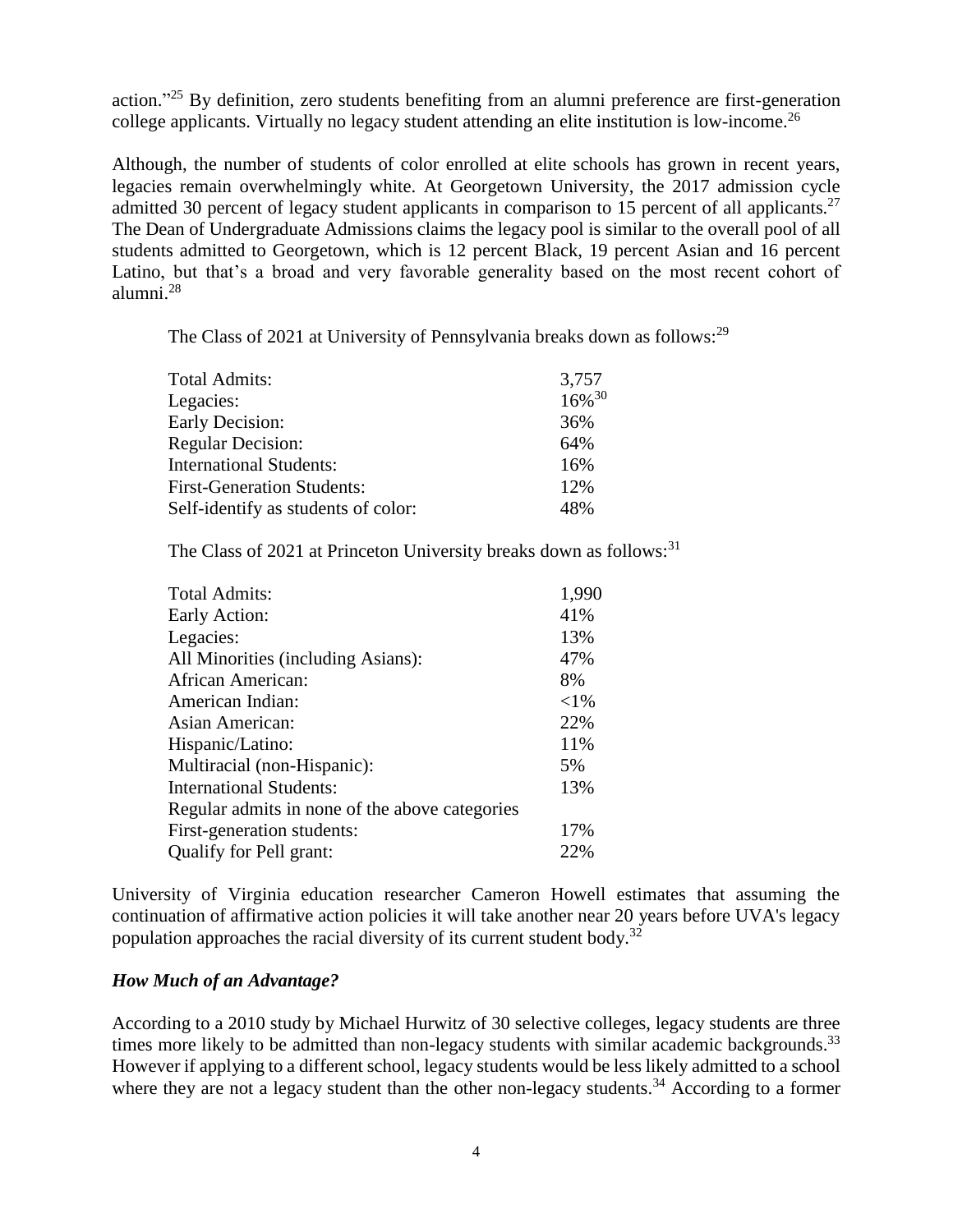Princeton admissions officer as stated in a letter to the *New York Times* "5 to 10 percent of admitted students were legacies who would not otherwise have been admitted."<sup>35</sup>

For years, the University of Virginia's advancement office has flagged "VIP applicants," those who are children of wealthy alumni for "special handling," watching and taking notes on these VIP applications and any special steps taken to assist applicants that may have been rejected.<sup>36</sup>

Schools such as the University of Virginia have responded to press inquiries on alumni preferences by noting that legacy admits score only moderately lower on the SAT than non-legacy admits. But the average hides the outlying low scoring legacy admits, masks the impact of low scoring athletes and minorities on the non-legacy admit average, and ignores the number of rejected students whose qualifications may exceed the average admitted legacy student. For example, of the 1,603 valedictorians that applied for the Class of 2020, Brown University accepted only 19 percent of them. $37$ 

# *How Widespread?*

Virtually all top 100 private institutions have express alumni preference policies. Public institutions, however, vary in express use of alumni preferences with the more prestigious more likely to employ a preference policy.<sup>38</sup>

Typically, at elite private institutions, legacies compose between 10 percent and 15 percent of a freshman class.<sup>39</sup> Below is a sample of the percentage of enrolled students at selected institutions who have benefitted from a legacy preference for the Class of 2021:<sup>40</sup>

Cornell: 17% Princeton: 13% Yale: 12% Notre Dame: 24%<sup>41</sup>

While legacies appeal to institutions for their higher giving rates, some institutions, including Texas A&M and University of Georgia, have stopped legacy admissions altogether. Yet, they have been able to increase selectivity as well as raise funds for such things as constructing new dorms, libraries and sports complexes.<sup>42</sup>

# **Conclusion**

Individual elements of the admissions system that have a disparate racial or class impact combine to have a cumulative effect that limits access to the most prestigious institutions of higher education. Wealthy high school students are disproportionately likely to take commercial test-prep courses. They are disproportionately likely to apply early decision. They are disproportionately likely to receive legacy preferences.

In the competition for access to the most elite institutions, low-income students face not only financial, but structural admissions barriers. One college official referenced that for an "unhooked" applicant (one without ties or resources to supplement their admission into a university) to be admitted into an elite institution, the applicant "has to walk on water."

The practice of early action and legacy admissions is widespread, enough so to catch the attention of the Department of Justice. Now is the time for reform college admissions to better ensure equity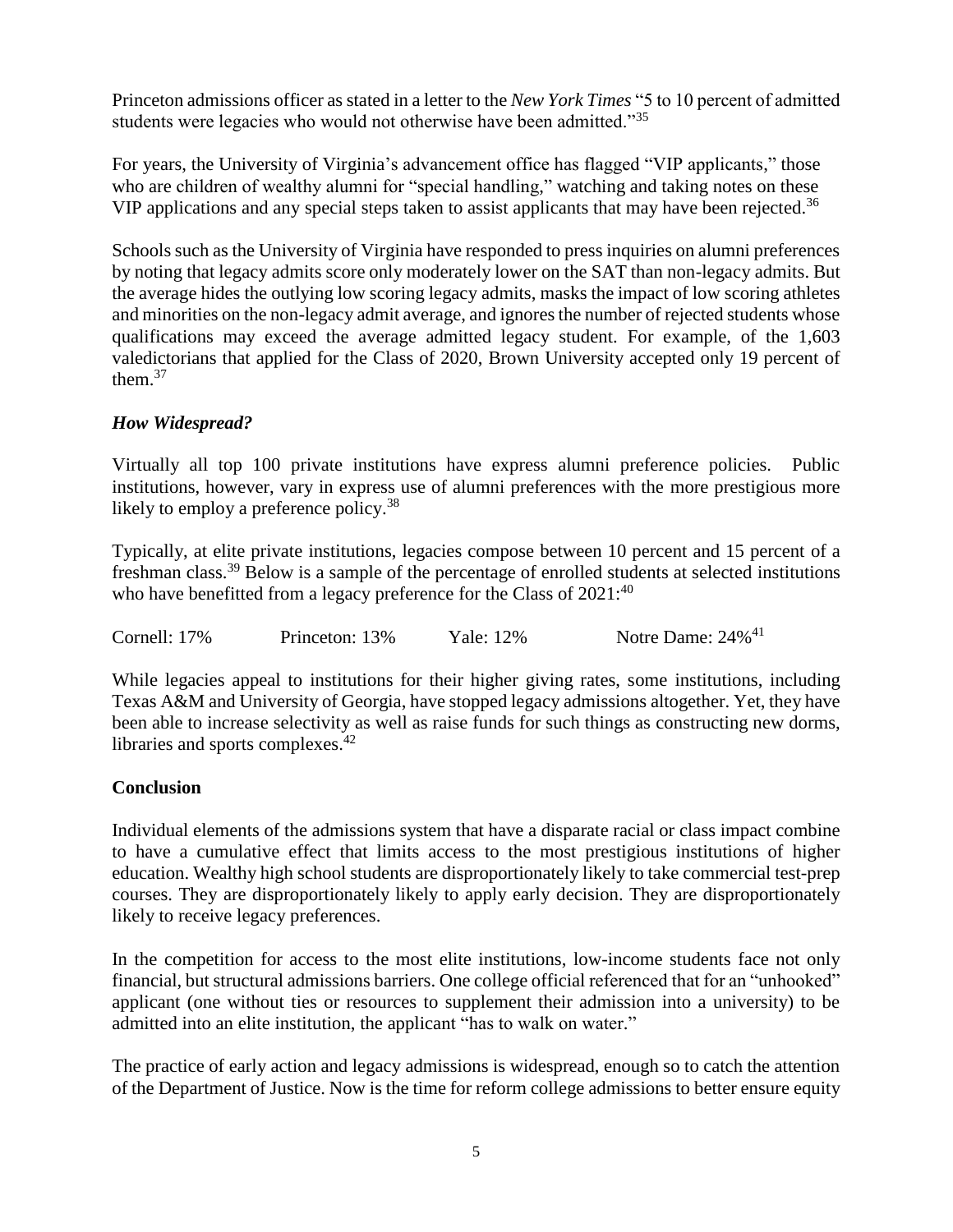for all students.

 $\overline{\phantom{a}}$ 

- <sup>1</sup> Kahlenberg, Richard D, et al. "True Merit Report: Ensuring Our Brightest Students Have Access to Our Best Colleges and Universities." *The Jack Kent Cooke Foundation,* 2016, http://www.jkcf.org/assets/1/7/JKCF True Merit Report.pdf. Accessed May 1st, 2018.
- <sup>2</sup> Kahlenberg, Richard D. "The Legacy Packet: The Problem with College Admission Preferences for Children of Alumni." *The Century Foundation,* 2010, https://tcf.org/assets/downloads/tcf-Legacy\_brief.pdf. Accessed 30 April 2018.
- <sup>3</sup> Levy, Harold O. "Colleges Should Abandon Early Admissions." *Inside Higher Ed,* 2017, https://www.insidehighered.com/views/2017/01/12/discrimination-inherent-earlyadmissions-programs-essay. Accessed 7 May 2018.
- <sup>4</sup> Christopher Avery, et al. "The Early Admissions Game: Joining the Elite." Harvard University Press, 2003, p. 150.
- <sup>5</sup> Thomas J. Espenshade, et al. "Admissions Preferences for Minority Students, Athletes, and Legacies at Elite Universities." *Social Science Quarterly* 85, no. 5, 2004, p. 1431.
- <sup>6</sup> Anderson, Nick. "A college-admissions edge for the wealthy: Early decision." *The Washington Post*, 2016, https://www.washingtonpost.com/news/gradepoint/wp/2016/03/31/a-college-admissions-edge-for-the-wealthy-earlydecision/?utm\_term=.1ff0765553a3. Accessed 3 May 2018.
- 7 Jaschik, Scott. "Quantifying the Advantage for Legacy Applicants." *Inside Higher Ed,* 2017*,*  https://www.insidehighered.com/admissions/article/2017/08/21/data-provide-insightsadvantages-and-qualifications-legacy-applicants. Accessed 30 April, 2018
- <sup>8</sup> Massey, D. S., and Mooney, M. The effects of America's three affirmative action programs on academic performance. *Social Problems*, vol. 54, no.1, 2007, pp. 99-117.
- <sup>9</sup> Kahlenberg, Richard D. "The Legacy Packet: The Problem with College Admission Preferences for Children of Alumni." *The Century Foundation,* 2010, https://tcf.org/assets/downloads/tcf-Legacy\_brief.pdf. Accessed 30 April 2018.
- <sup>10</sup> Hurwitz, Michael. "The Impact of Legacy Status on Undergraduate Admissions at Elite Colleges and Universities." *The Harvard Graduate School of Education,* 2009*,*  https://scholar.harvard.edu/files/btl/files/michael\_hurwitz\_-\_qp\_12-12-09.pdf. Accessed 1 May 2018.
- <sup>11</sup> Park, Julie J. "Who Goes Early?: A Multi-Level Analysis of Enrolling via Early Action and Early Decision Admissions." *Teachers College Record,* 2011, http://www.academia.edu/25274261/Who\_goes\_early\_A\_multilevel analysis of enrollment via early action and early decision admissions. Accessed 10 May 2018.
- <sup>12</sup> Cirillo, Jeff. "Class of 2022 early Action Applications Hit Record High." *The Hoya,* 2017, http://www.thehoya.com/class-2022-early-action-applications-hit-record-high/. Accessed 3 May 2018.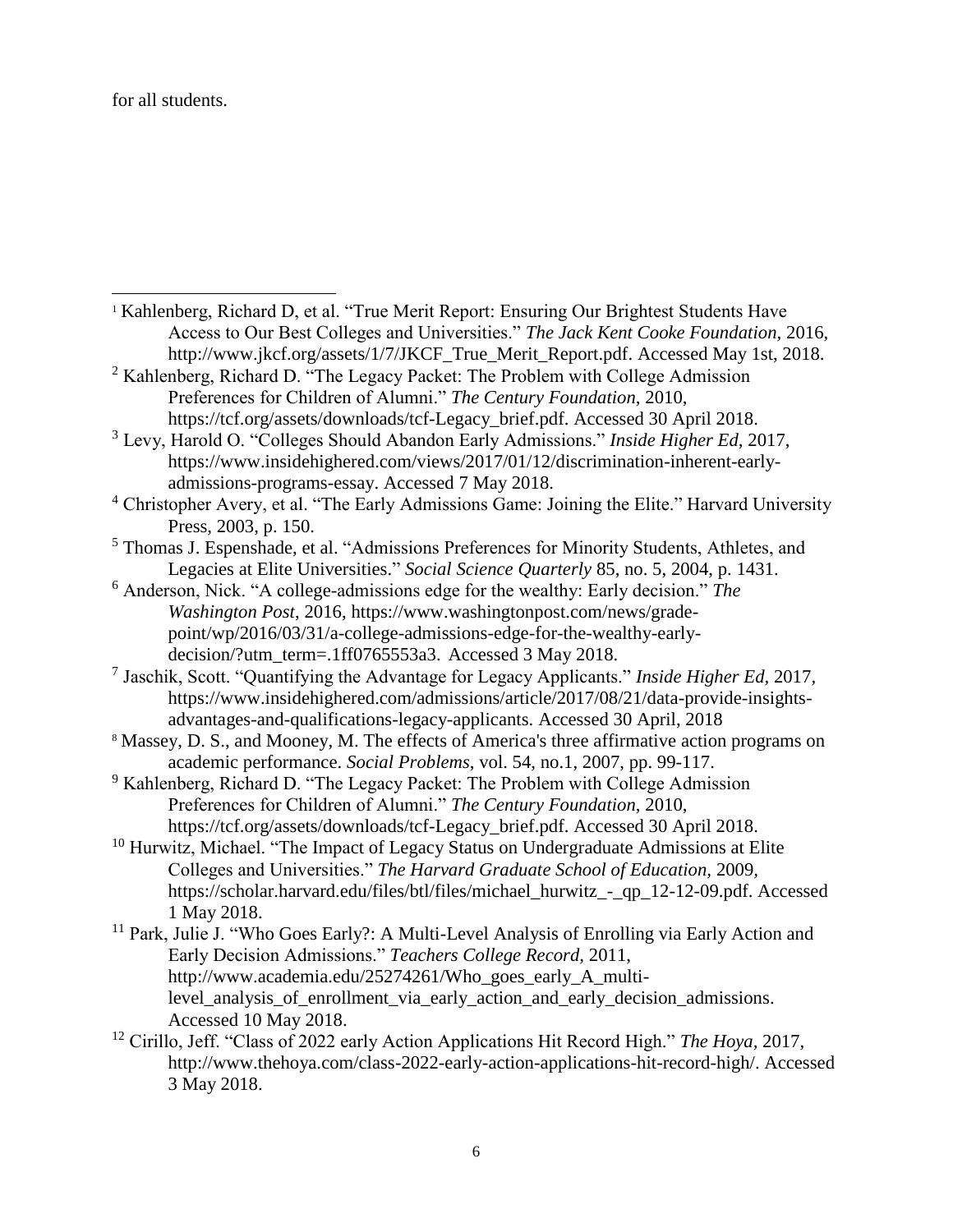<sup>13</sup> Kahlenberg, Richard D, et al. "True Merit Report: Ensuring Our Brightest Students Have Access to Our Best Colleges and Universities." *The Jack Kent Cooke Foundation,* 2016, http://www.jkcf.org/assets/1/7/JKCF\_True\_Merit\_Report.pdf. Accessed May 1st, 2018.

l

- <sup>15</sup> Christopher Avery, et al. "The Early Admissions Game: Joining the Elite." Harvard University Press, 2003, p. 150.
- <sup>16</sup> College Board. "Early Decision and Early Action." https://professionals.collegeboard.org/ guidance/applications/early. Accessed 3 May 2018
- <sup>17</sup> Anderson, Nick. "A college-admissions edge for the wealthy: Early decision." *The Washington Post*, 2016, https://www.washingtonpost.com/news/gradepoint/wp/2016/03/31/a-college-admissions-edge-for-the-wealthy-earlydecision/?utm\_term=.1ff0765553a3. Accessed 3 May 2018.
- <sup>18</sup> Selingo, Jeffrey J. "What Vanderbilt, Northwestern and other elite colleges don't say about acceptance rates." *The Washington Post,* 2017, https://www.washingtonpost.com/news/ grade-point/wp/2017/10/07/what-vanderbilt-northwestern-and-other-elite-colleges-dontsay-about-acceptance-rates/?utm\_term=.d275d9c45e6b. Accessed 7 May 2018.
- <sup>19</sup> Clinedinst, Melissa et al. " 2017 State of College Admissions." *National Association for College Admission Counseling,* 2017, https://www.nacacnet.org/globalassets/documents/ publications/research/soca17final.pdf. Accessed 3 May 2018.

- <sup>21</sup> Anderson, Nick. "A college-admissions edge for the wealthy: Early decision." *The Washington Post*, 2016, https://www.washingtonpost.com/news/gradepoint/wp/2016/03/31/a-college-admissions-edge-for-the-wealthy-earlydecision/?utm\_term=.1ff0765553a3. Accessed 3 May 2018.
- <sup>22</sup> Watson, Jay. "Class of 2022- Regular Decision Summary Statistics." Vanderbilt University Undergraduate Admissions. https://admissions.vanderbilt.edu/vandybloggers/ 2018/03/class-of-2022-regular-decision-summary-statistics/. Accessed 3 May 2018.
- <sup>23</sup> Jaschik Scott. "Justice Department Investigates Early-Decision Admissions." Inside Higher Ed, 2018. https://www.insidehighered.com/admissions/article/2018/04/09/justicedepartment-starts-investigation-early-decision-admissions. Accessed 1 May 2018.
- $24$  Kahlenberg, Richard D. "The Legacy Packet: The Problem with College Admission Preferences for Children of Alumni." *The Century Foundation,* 2010, https://tcf.org/assets/downloads/tcf-Legacy\_brief.pdf. Accessed 30 April 2018.
- $25$  Rawls, T.H. " College Legacy Admissions: Affirmative Action for Whites." The New York Times, 2017, https://www.nytimes.com/2017/08/06/opinion/college-legacy-admissionsaffirmative-action-for-whites.html. Accessed 3 May 2018.
- <sup>26</sup> Selingo, Jeffrey J. "Why do colleges still give preference to children of alumni?" *The Washington Post,* 2017*,* https://www.washingtonpost.com/news/gradepoint/wp/2017/04/07/why-do-colleges-still-give-preference-to-children-ofalumni/?utm\_term=.e703bb0a590b. Accessed 1 May 2018.
- $27$  Paz, Christian. "Legacy Students Twice as Likely to Be Admitted." The Hoya, 2017, http://www.thehoya.com/legacy-students-twice-as-likely-to-be-admitted/. Accessed 3 May 2018.
- <sup>28</sup> Pachter, Aly. "Georgetown Acceptance Rate Hits Record Low." The Hoya, 2017, http://www.thehoya.com/georgetown-acceptance-rate-hits-record-low/. Accessed 3 May 2018.
- <sup>29</sup> University of Pennsylvania. "Incoming Class Profile: Statistics for the Class of 2021."

<sup>14</sup> *Ibid.*

<sup>20</sup> *Ibid.*